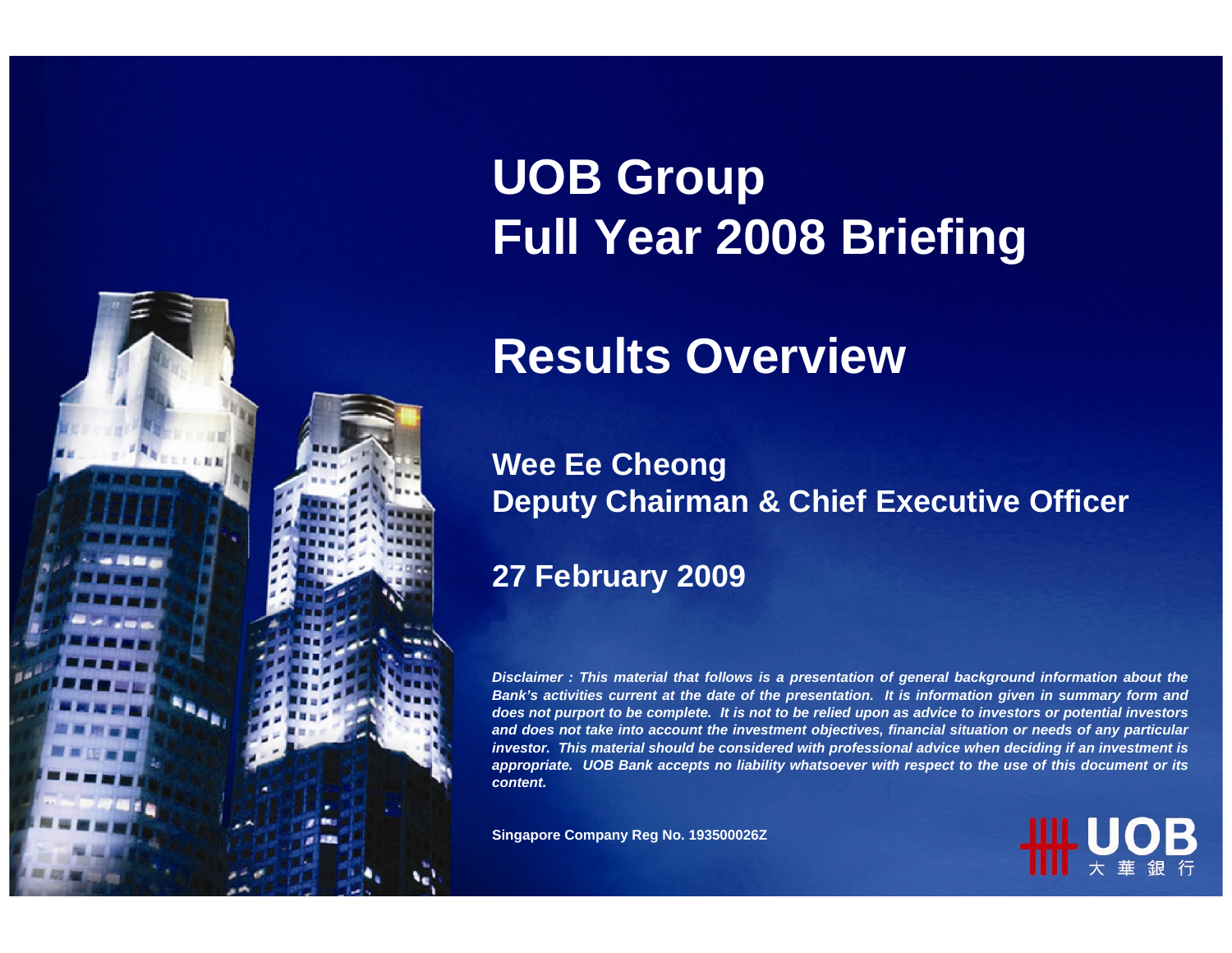## **2008 Financial Snapshot**

| <b>Key Indicators</b>                   |                                                     | 2008   | 2007   | YoY<br><b>Change</b> |
|-----------------------------------------|-----------------------------------------------------|--------|--------|----------------------|
| <b>Operating Profit (\$m)</b>           | <b>Higher NII as spreads widened</b>                | 3,200  | 2,854  | 12.1%                |
| Net Profit After Tax (\$m)              | Commendable performance in<br>difficult environment | 1,937  | 2,109  | 8.2%                 |
| Net Loans (\$m)                         | Good growth momentum                                | 99,840 | 92,669 | 7.7%                 |
| NIM (%)                                 | <b>Stronger pricing power</b>                       | 2.27   | 2.04   | 0.23% pt             |
| Expense / Income (%)                    | <b>Expenses well under control</b>                  | 39.0   | 41.4   | 2.4% pt              |
| <b>ROE (%)</b>                          | <b>Remains healthy</b>                              | 12.2   | 12.6   | $0.4%$ pt            |
| Non-NII / Total Income (%)              | Weak market-related income                          | 31.9   | 38.8   | 6.9% pt              |
| <b>Offshore Profit Contribution (%)</b> | <b>Maintain balanced portfolio</b>                  | 23.6   | 28.9   | 5.3% pt              |

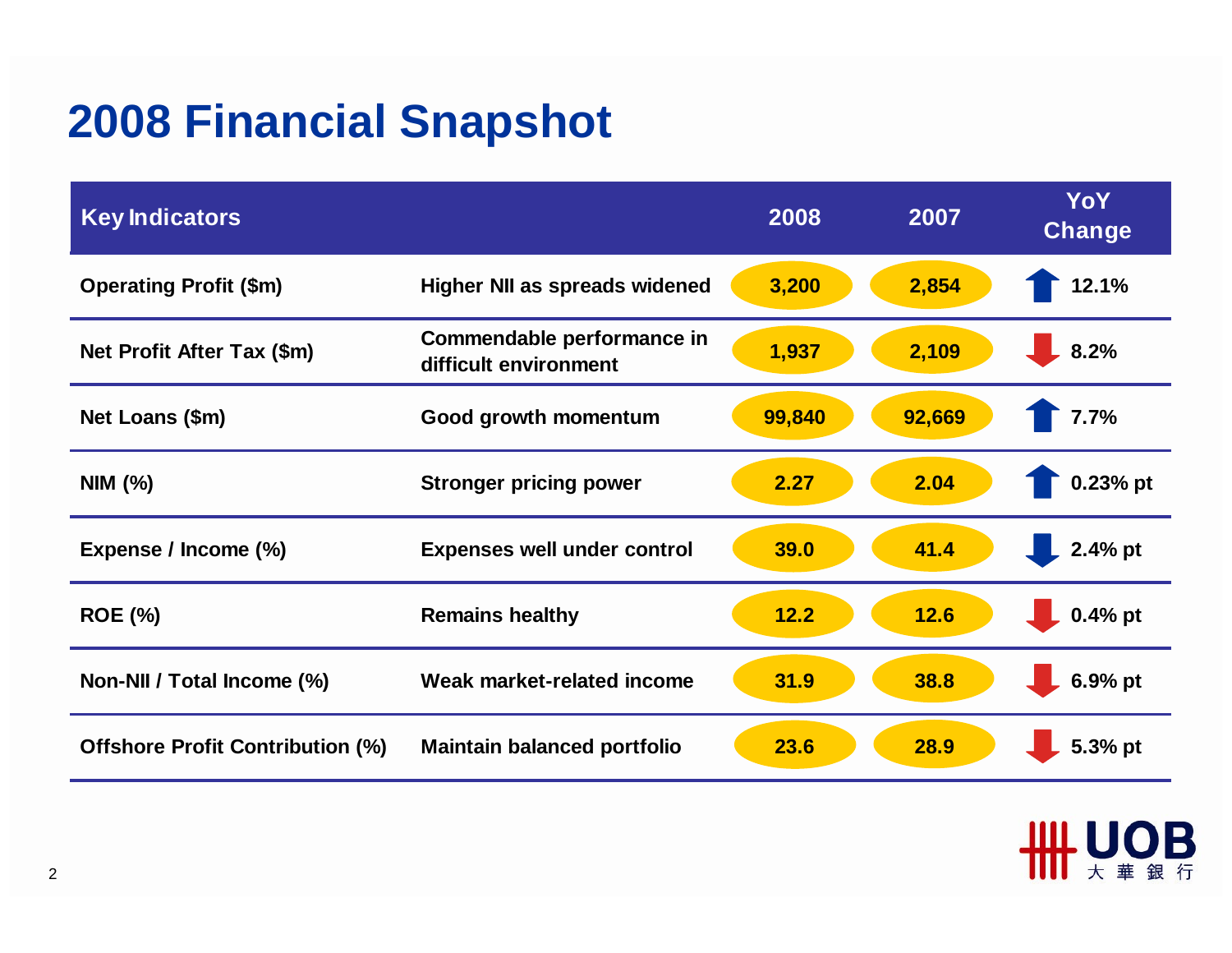# **Singapore – Seizing Opportunities**

- $\mathcal{L}_{\mathcal{A}}$ Operating profit up 22%. Loans up 11%
- $\mathcal{L}_{\mathcal{A}}$ Maintaining housing loan market share in subdued environment
- $\mathcal{L}_{\mathcal{A}}$  Market leader in SME financing. Support government's initiatives and remain committed to customers
- П Opportunities in Corporate lending. Pricing power continues
- Asset quality intact – continued focus on quality credits and selective in portfolio management
- $\mathcal{L}_{\mathcal{A}}$ Well-positioned to seize opportunities, remain disciplined

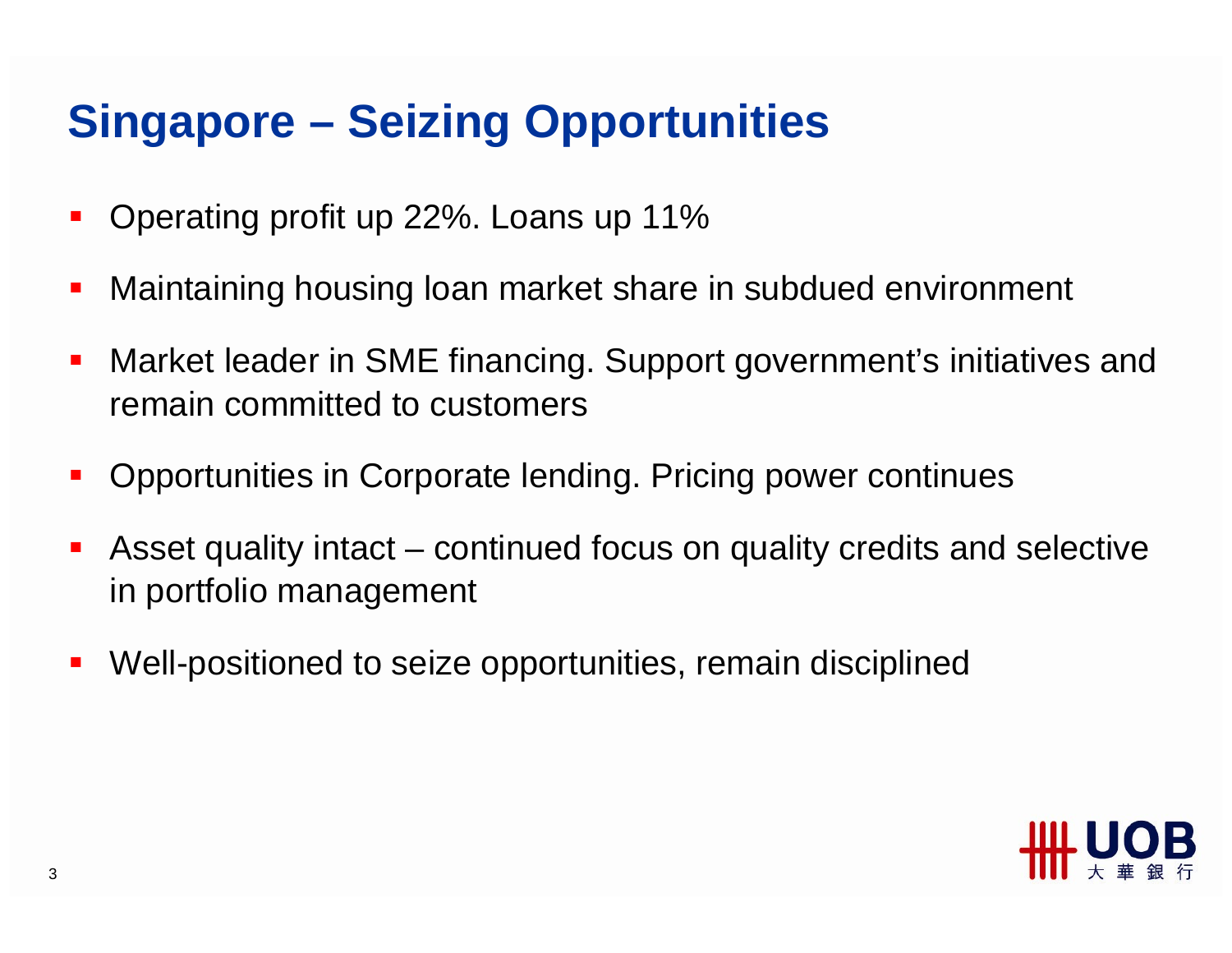### **Overseas – Positioning Strategically for the Future**

- $\blacksquare$ Overseas operating profit declined 5%. NII up 20%, loans grew 3%
- $\mathcal{L}_{\mathcal{A}}$  Asean economies less susceptible to liquidity shocks, as reflected in our stable asset quality
- $\mathcal{L}_{\mathcal{A}}$  OECD markets affected by some provisions. Maintain global diversification for a balanced portfolio
- $\blacksquare$  Continue investing in franchise and operating capabilities to strategically position for the future

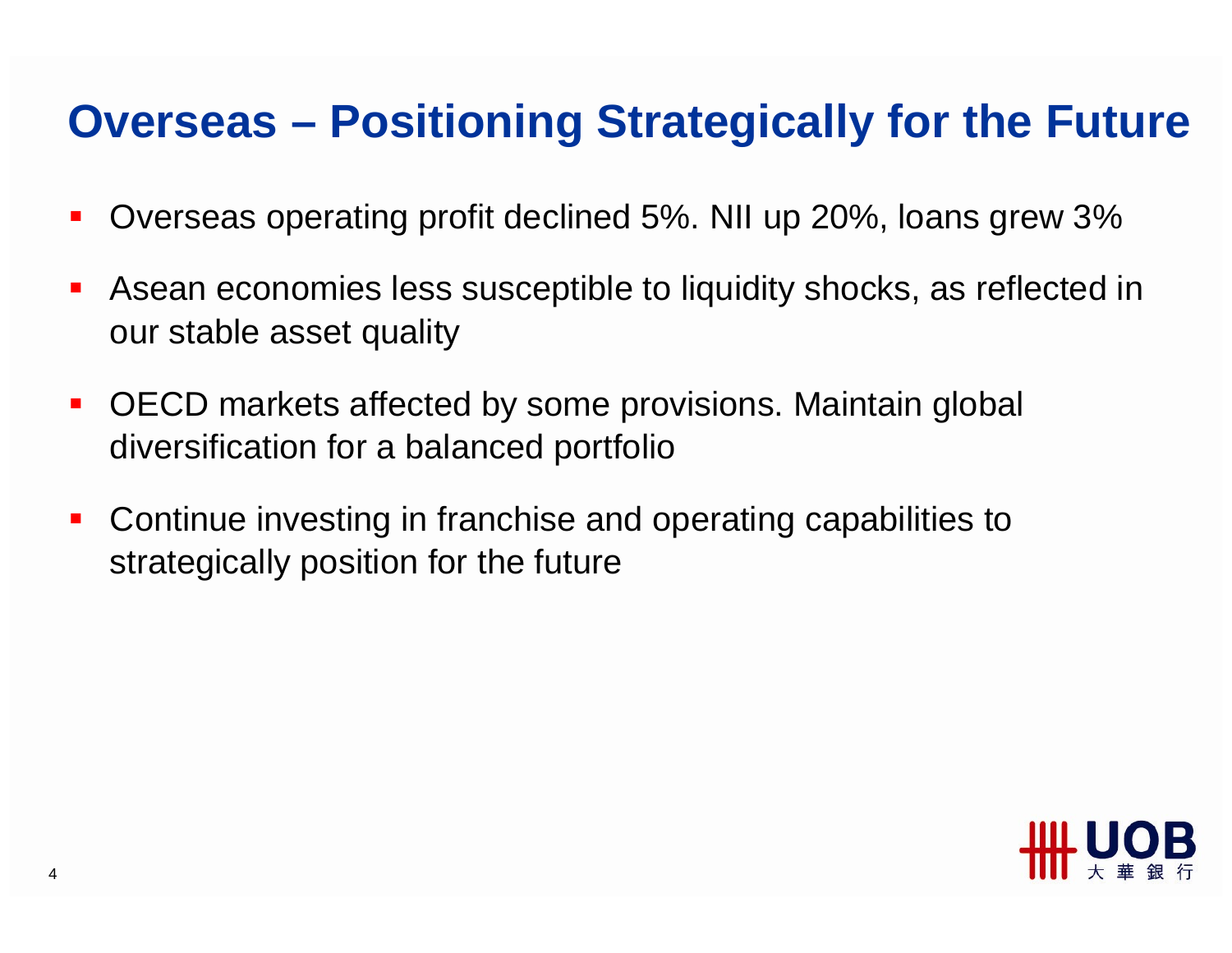## **Key Markets**

- $\blacksquare$ **Malaysia** 
	- Increase in loans and NII. Profits affected by weaker trading income and higher provisions from a couple of large accounts
	- Well-established history, with focus on target Consumer and SME businesses
- П **Thailand** 
	- Broad-based strong performance despite domestic uncertainties
	- Continue selective growth

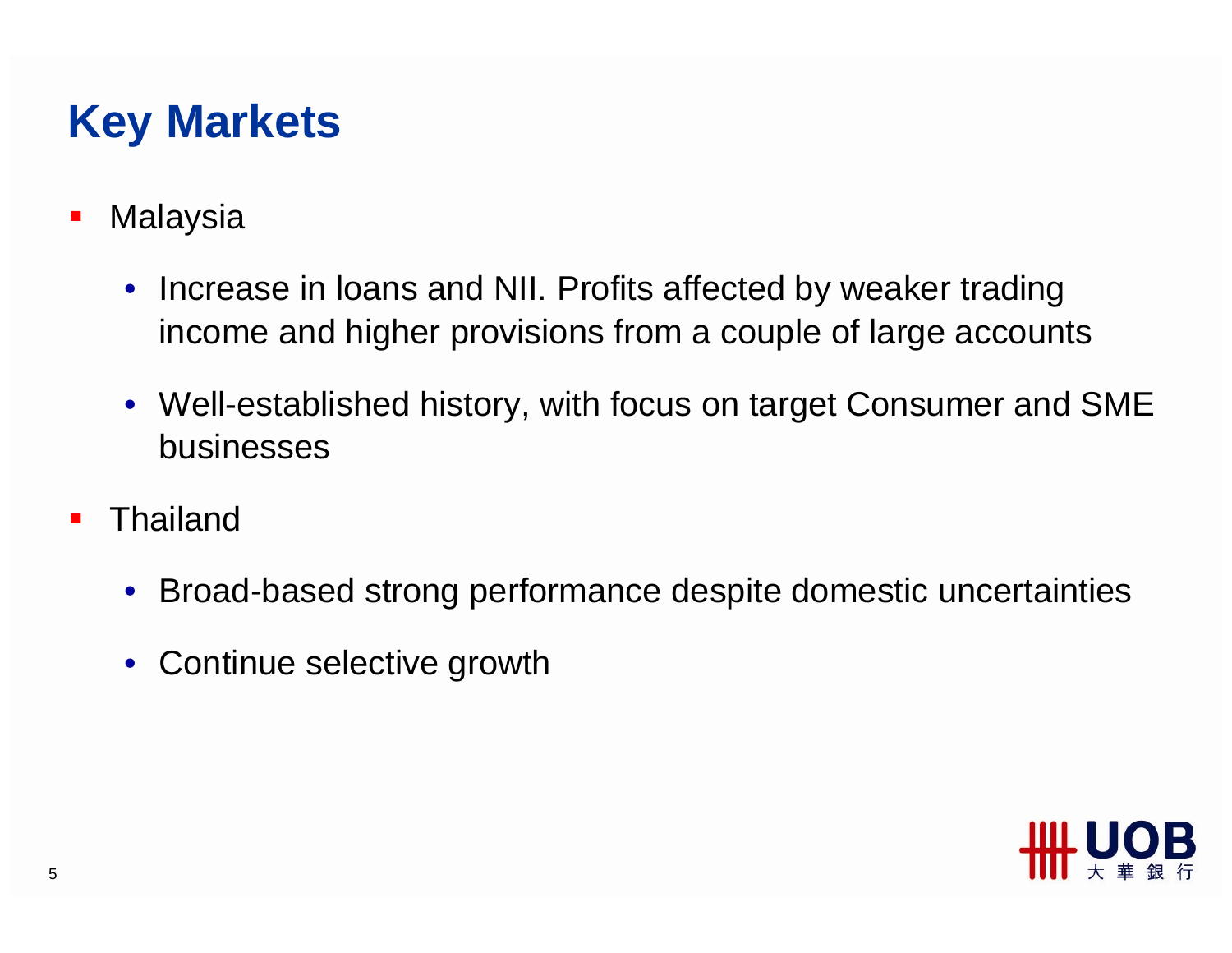# **Key Markets** *(cont'd)*

- $\blacksquare$  Indonesia
	- Performed well in operating lines
	- Took majority stake in Buana for more effective strategic execution. Strengthening core franchise
- $\mathcal{L}_{\mathcal{A}}$ **China** 
	- Good progress following local incorporation. Building RMB business. Also establishing infrastructure
	- Pacing growth momentum, stay focused at high-end of market segments

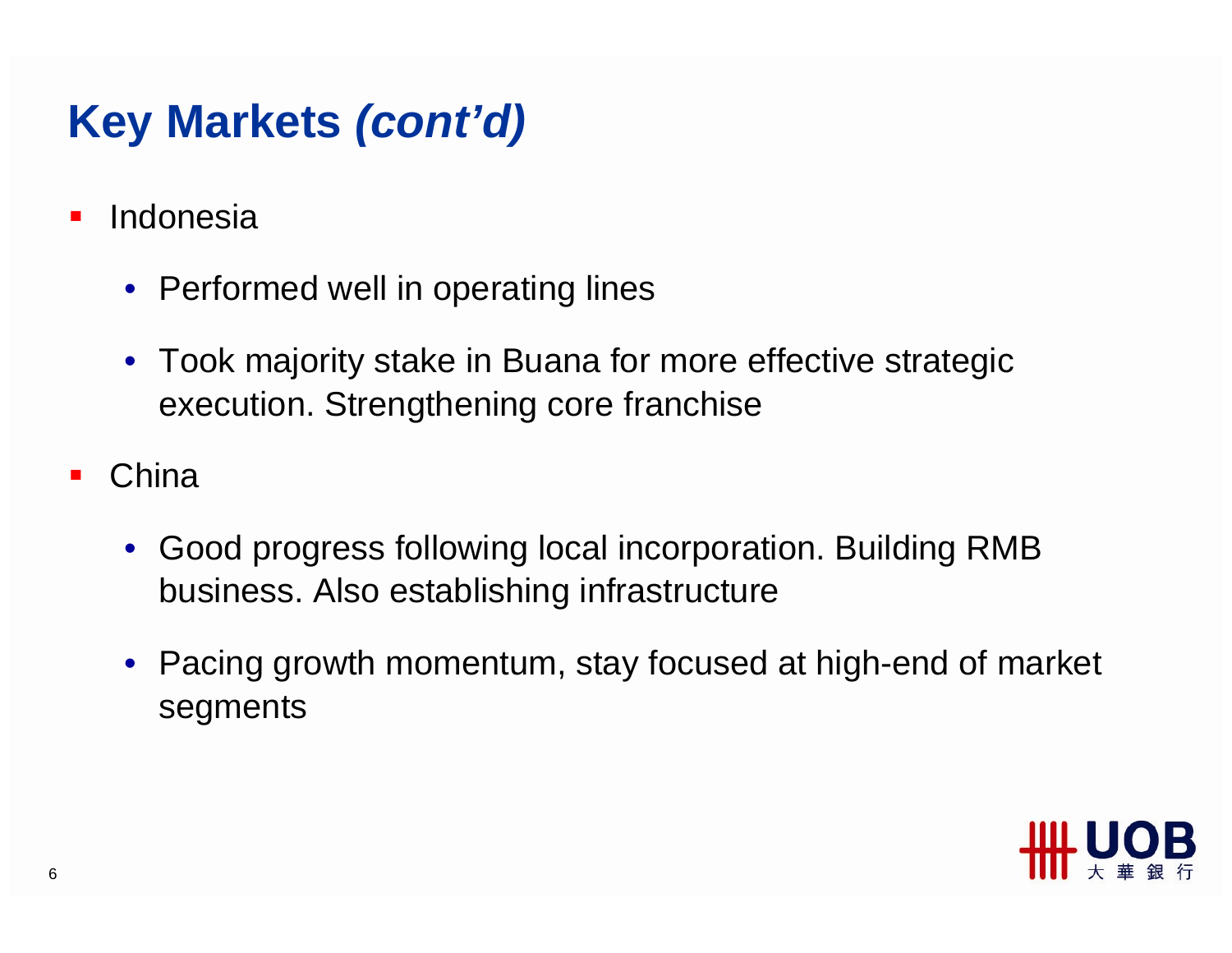## **Sound Balance Sheet Position**

- $\blacksquare$ Stress tests indicate portfolios are resilient
- $\mathcal{L}_{\mathcal{A}}$  Customer loans at 55% of assets (\$100 billion)
	- 39% Corporates, 36% Consumer, 25% SMEs. Spread out across industries
	- SME portfolio diversified, NPLs in Singapore and region remain healthy
	- Singapore government risk-sharing schemes provide buffer
	- Property valuations remain conservative. Minimal exposure to small developers
	- Consumer portfolio no signs of deterioration
- $\blacksquare$  Investment portfolio at 14% of assets (\$26 billion)
	- 40% in government securities, remaining mainly investment-grade bonds
	- All performing, no defaults so far. Hold for long-term
- $\mathcal{L}_{\mathcal{A}}$  Strong liquidity management
	- Loans-to-deposits ratio improved to 84.5%
	- Customer deposits up 10%; accounts for 81% of deposits from 77% in Dec 2007
- $\blacksquare$  Financial derivative position lowered. Largely for hedging interest rate and/or FX exposure of customers

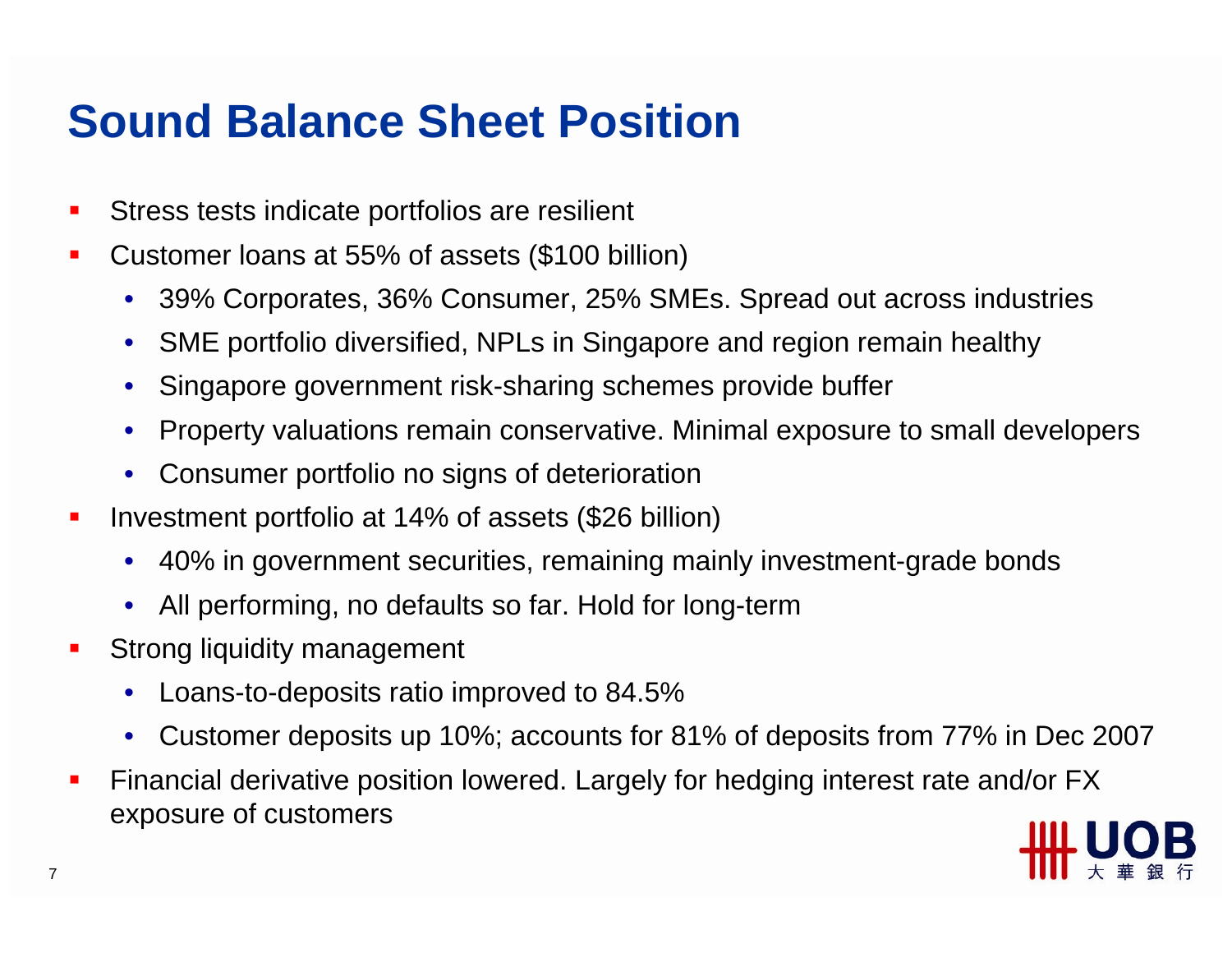# **Strong Capital Adequacy**

- $\mathcal{L}_{\mathcal{A}}$  Strengthened capital position with \$1.32 billion preference share issue
- $\blacksquare$  Strong CAR at 10.9% for Tier 1 & 15.3% for total – well above regulatory requirements
- $\mathcal{L}_{\mathcal{A}}$  Current capital level able to withstand near-term potential shocks and portfolio deterioration
- $\mathcal{L}_{\mathcal{A}}$  Continue to stress-test portfolios and review our capital needs. Have flexibility in our options. Also growing selectively to preserve capital
- $\mathcal{L}_{\mathcal{A}}$  The Board recommended final net dividend of 40 cents per share. For 2008, total net dividend of 60 cents per share and payout of 47%